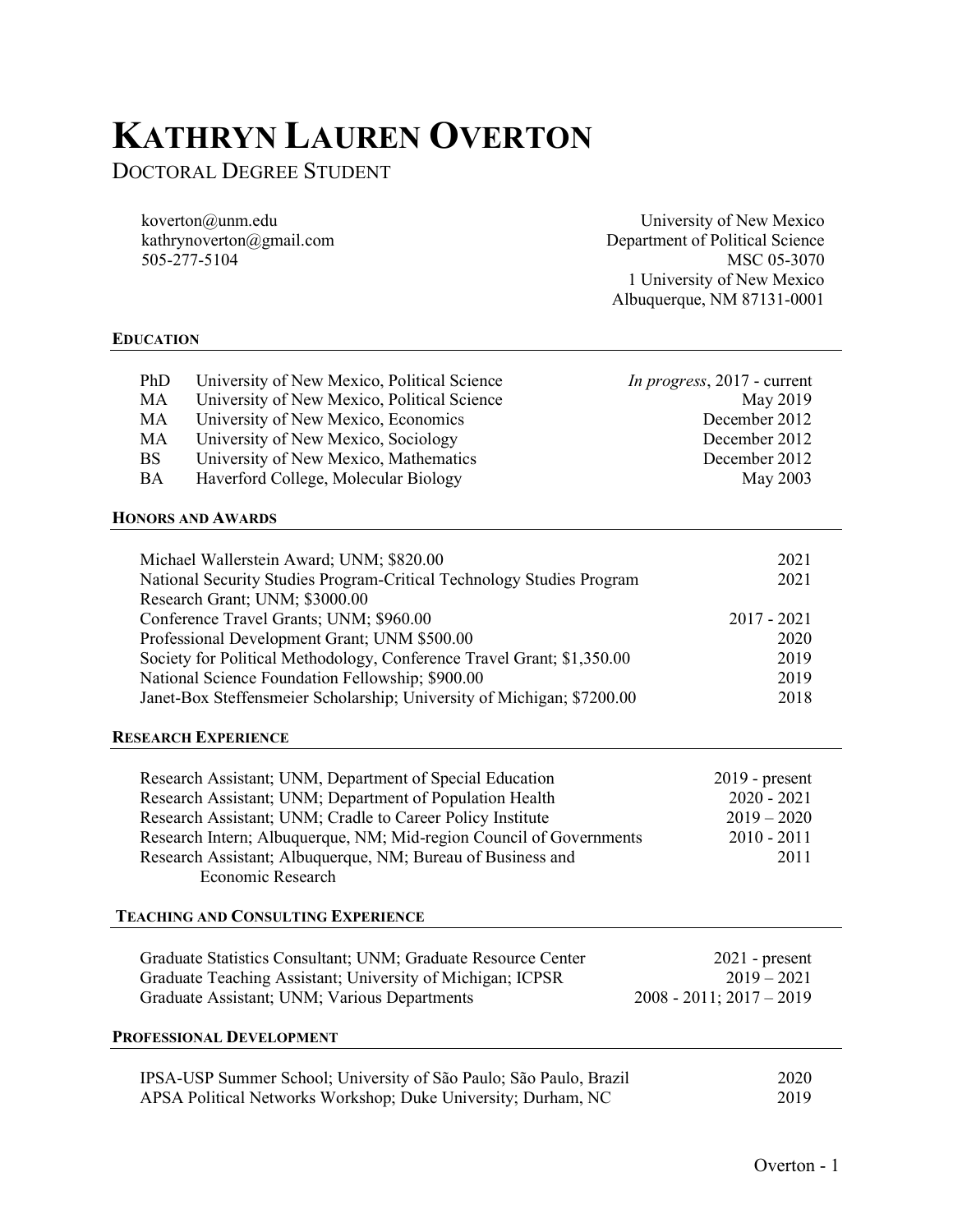### WORKING PAPERS IN POLITICAL SCIENCE

Overton, Kathryn and Sally Sharif. 2022. Agents with Principles? Preventing Conflict-Related Sexual Violence with Humans Rights Laws and Norms. Under review as February 2022

Shafiei, Mahtab and Kathryn Overton. 2022. At War's End: A Difference-in-Difference Model of Terrorism and the Transition Out of War. Presented at the Annual meeting of the International Studies Association 2021; University of New Mexico Shared Knowledge Conference 2021

Overton, Kathryn. 2022. Volatility and Violence: A Duration Model of Economic Instability and Intrastate War. Presented at the Annual Meeting of the Midwest Political Science Association 2018; Annual Meeting of the Four Corners Conflict Network 2018; Annual Society for Political Methodology Conference 2019

Overton, Kathryn. 2021. Leaders and Laggards: Modeling the Adoption of Environmental Protection Laws. In preparation.

Overton, Kathryn. 2018. The Great Procrastinators: A Qualitative Analysis of Antitrust Law in Central America. In preparation.

**Overton, Kathryn.** 2018. Failures of Federalism? A Network Analysis of Abortion Outcomes Within the United States. In preparation.

# WORKING PAPERS IN EDUCATION, EPIDEMIOLOGY, MEDICINE, AND PUBLIC HEALTH

Collins, T., Geana, M., Kathryn Overton, Benton, M., Lu, L., Khan, F., ... & Zhu, Y. (2022). Use of a Smartphone App Versus Motivational Interviewing to Increase Walking Distance and Weight Loss in Overweight/Obese Adults With Peripheral Artery Disease: Pilot Randomized Trial. JMIR Formative Research, 6(2), e30295.

Shenoy, Sunaina, Richard K. Wagner, Kathryn Overton, and Nisha M. Rao. 2022. Relations between decoding, fluency and comprehension skills for L2 English readers in India. Revise and resubmit with the British Journal of Educational Psychology.

Shenoy, Sunaina, Richard K. Wagner, Kathryn Overton, and Nisha M. Rao. 2022. Effects of predictor variables on L2 English reading acquisition for Grades 3 and 5. Under review with Reading Psychology.

Shenoy, Sunaina, Richard K. Wagner, Kathryn Overton, and Nisha M. Rao. 2022. The effects of curriculum, socioeconomic status and gender on L2 English reading acquisition for students in Grade 1. Under review with the International Journal of Inclusive Education.

Shenoy, Sunaina, Richard K. Wagner, Kathryn Overton, and Nisha M. Rao. 2022. The role of oral reading fluency for students in elementary grades in India. In preparation.